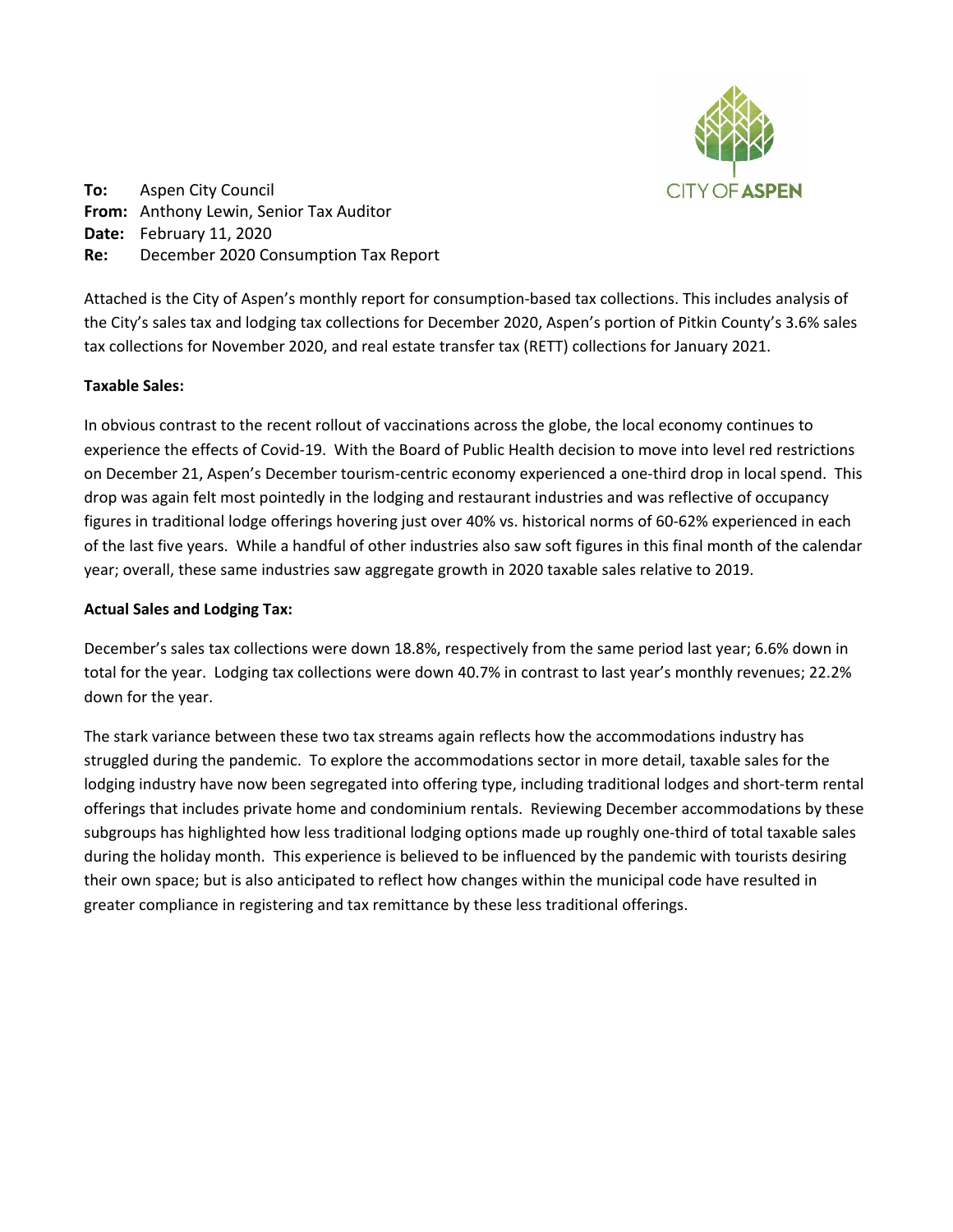

# **City Share of County Sales Tax:**

Aspen's portion of Pitkin County's sales tax collections (one month behind City collection statistics because they are collected at the State level) for November were down 24.2%. On a year-to-date basis, Aspen's portion of Pitkin County's sales tax is down 1.4%.

# **Real Estate Transfer Taxes:**

Housing real estate transfer tax collections for January were up 45.9%. Wheeler real estate transfer tax collections for January were up 46.5%. Elevated market activity continues despite the record setting 2020 year, though staff believes this cannot continue indefinitely as inventory has been significantly reduced and as price per square foot has risen to unprecedented levels.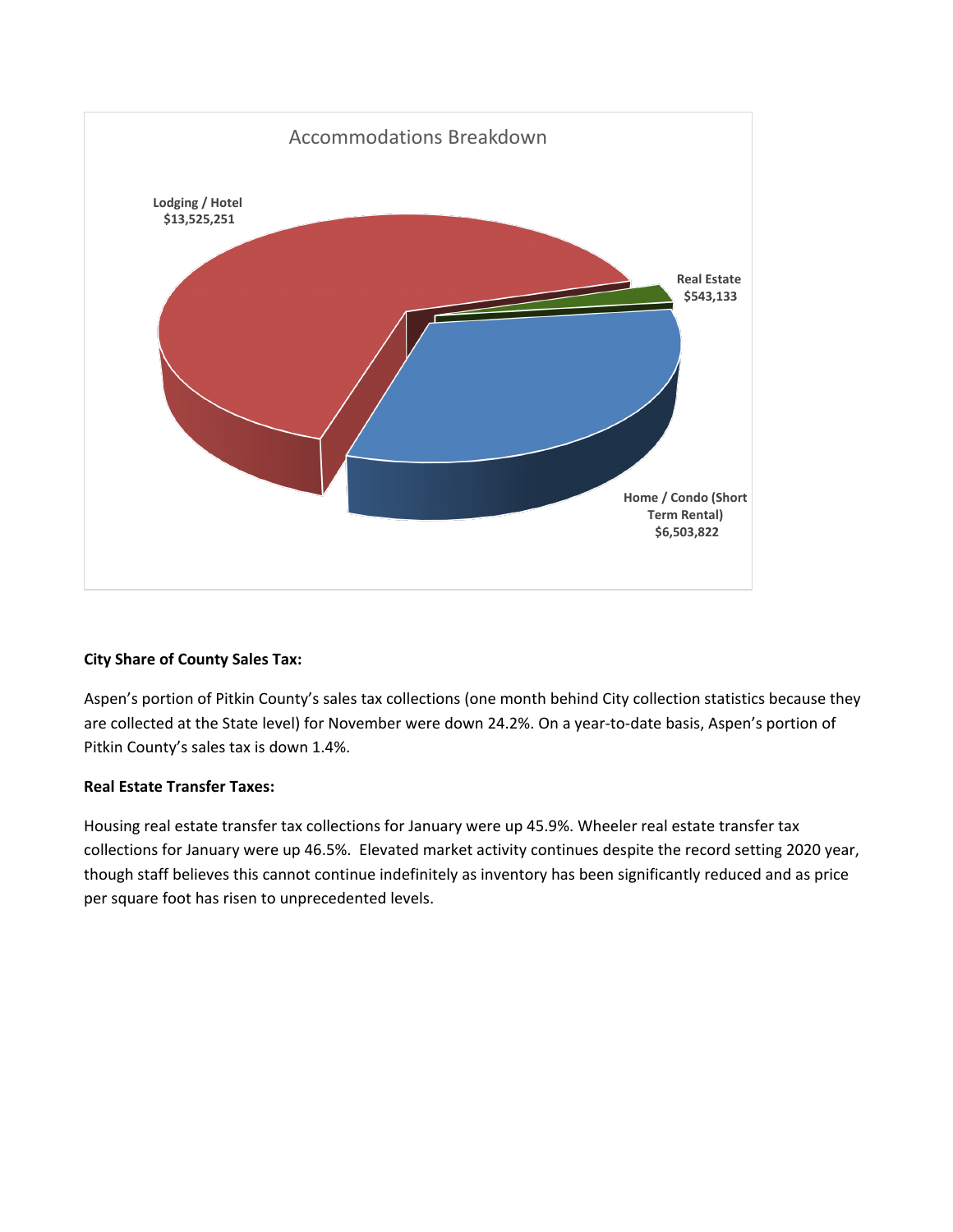| Category                    | In-Town      | Out-of-Town  | <b>Grand Total</b> |
|-----------------------------|--------------|--------------|--------------------|
| <b>Total Accommodations</b> | \$20,264,503 | \$307,702    | \$20,572,206       |
| Construction / Trades       | \$3,593,573  | \$5,832,555  | \$9,426,128        |
| Misc. / Other               | \$2,796,571  | \$7,268,418  | \$10,064,989       |
| Food / Drug                 | \$5,767,435  | \$296,232    | \$6,063,668        |
| Bar / Restaurant            | \$10,722,408 | \$0          | \$10,722,408       |
| Fashion / Clothing          | \$10,481,208 | \$410,277    | \$10,891,484       |
| Outdoor / Sporting          | \$9,283,823  | \$176,958    | \$9,460,781        |
| Utilities / Telecomm        | \$1,683,058  | \$3,663,628  | \$5,346,686        |
| Auto                        | \$2,821,597  | \$0          | \$2,821,597        |
| Gallery / Jewelry           | \$4,656,214  | \$300,895    | \$4,957,109        |
| Liquor                      | \$1,709,184  | \$33,071     | \$1,742,254        |
| Marijuana                   | \$1,041,768  | \$139        | \$1,041,907        |
| Bank / Finance              | \$96,344     | \$574,958    | \$671,302          |
| Health / Beauty             | \$509,610    | \$413,483    | \$923,093          |
| <b>Grand Total</b>          | \$75,427,296 | \$19,278,315 | \$94,705,611       |
| Percentage                  | 79.6%        | 20.4%        |                    |

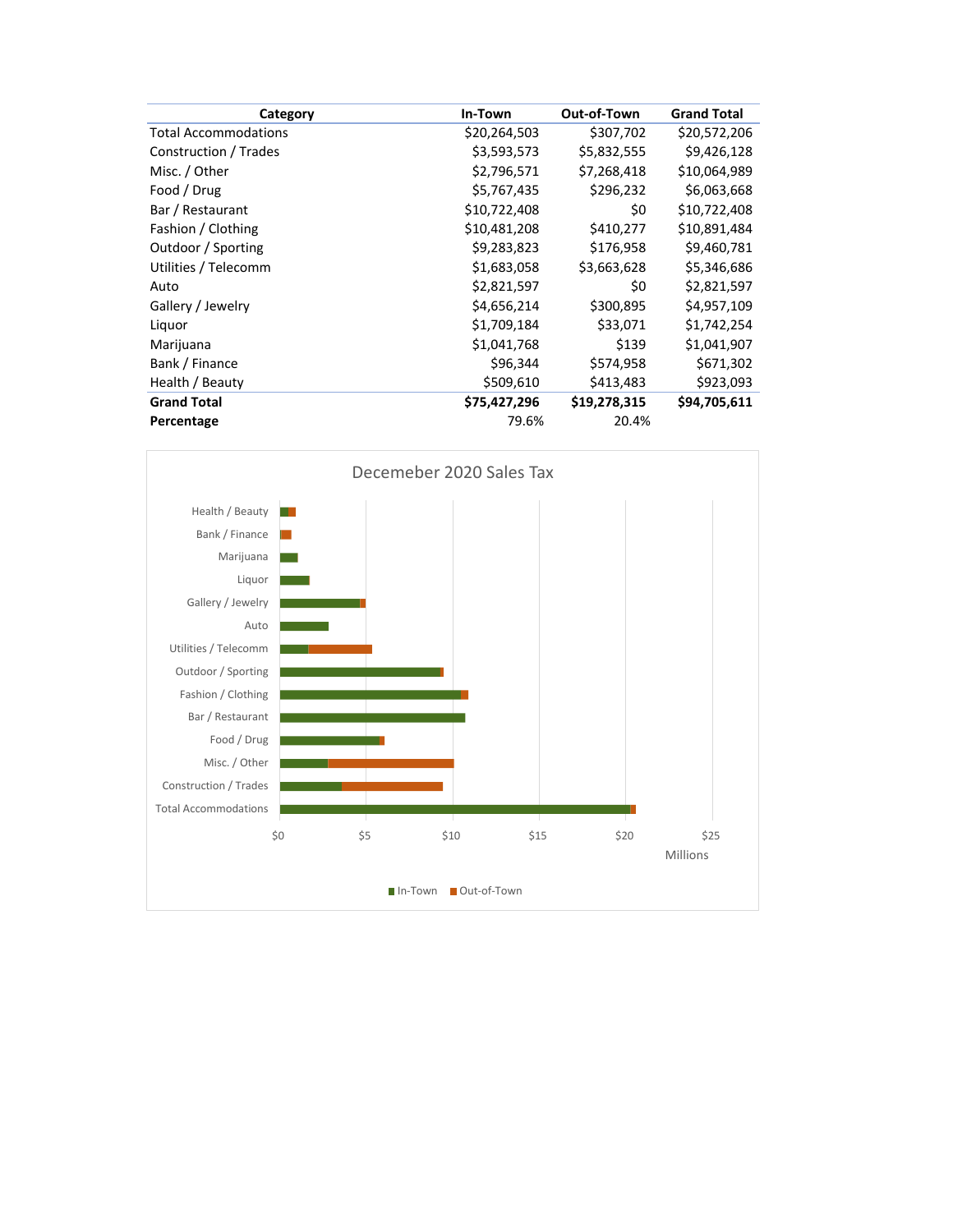#### **City of Aspen Retail Sales by Industry December 2020**



Beginning October 2020, industries were assessed and revised. This includes Luxury Goods which no longer reflects high end clothing which now is captured within Clothing. Additionally, two new categories (Bank / Finance and Health / Beauty) were added to reflect items previous reported within Miscellaneous. These adjustments will ultimately skew the annual percentage change in these industries and is therefore important to note - industry contraction or expansion cannot be gauged by these percentages until a full year's worth of data has been compiled with the new categorizations.

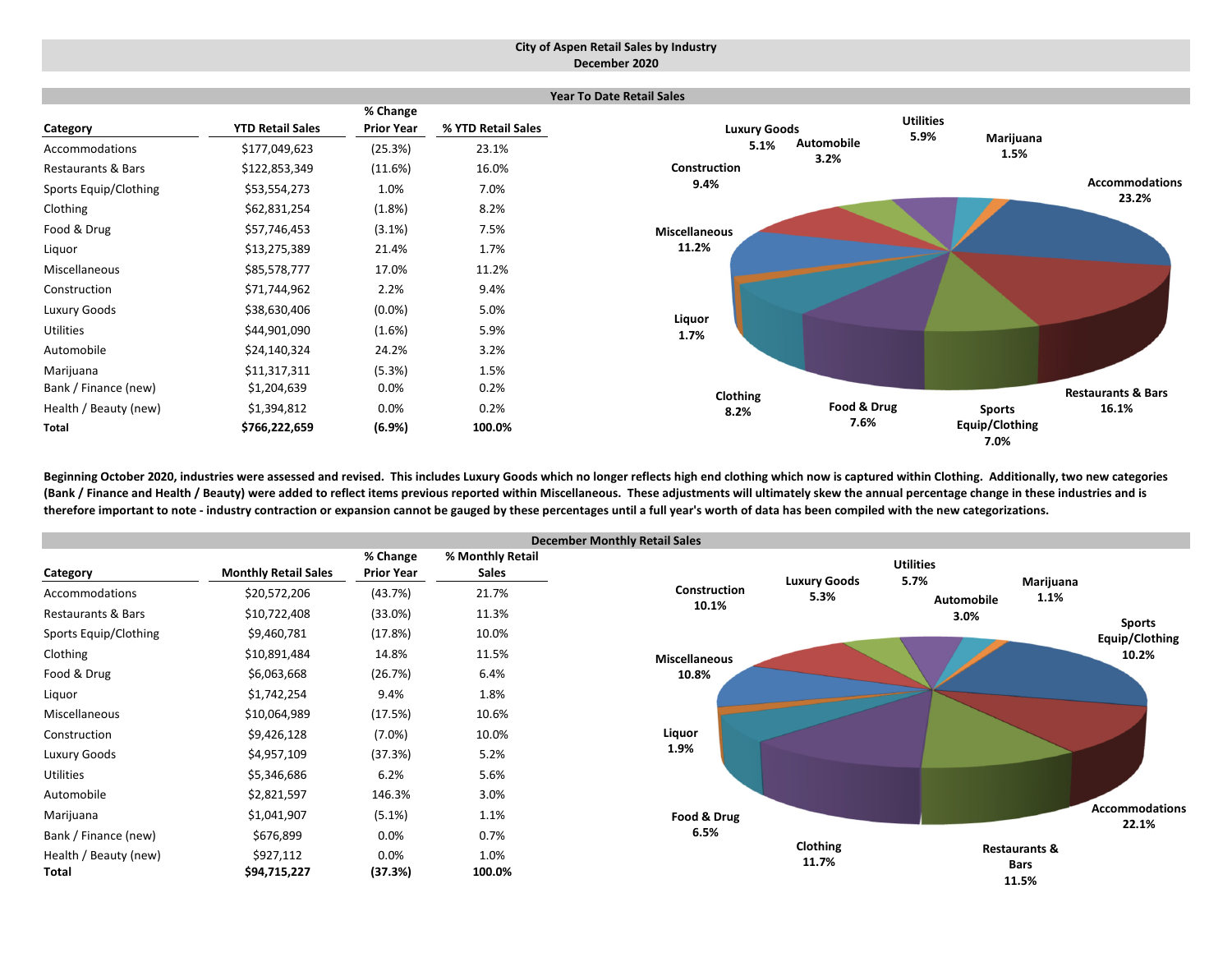# **City of Aspen Sales and Lodging Tax December 2020**

|                                                     |                  | <b>Year To Date Tax Collections</b> |                                           |                                                                                              |
|-----------------------------------------------------|------------------|-------------------------------------|-------------------------------------------|----------------------------------------------------------------------------------------------|
|                                                     | <b>YTD Taxes</b> | % YTD                               |                                           | 1.0% Sales Tax: Parks &                                                                      |
| Tax Type                                            | <b>Collected</b> | <b>Taxes</b>                        | 2.0% Lodging Tax: Tourist<br>Promotion/   | Open Space                                                                                   |
| 1.0% Sales Tax: Parks & Open Space                  | \$7,650,903      | 40.1%                               | Transportation                            | 40.1%                                                                                        |
| 0.5% Sales Tax: Parks & Open Space                  | \$3,824,031      | 20.0%                               | 15.8%                                     |                                                                                              |
| 0.15% Sales Tax: Transportation                     | \$1,146,678      | 6.0%                                |                                           |                                                                                              |
| 0.45% Sales Tax: Affordable Housing/ Childcare      | \$3,442,019      | 18.0%                               |                                           |                                                                                              |
| 2.0% Lodging Tax: Tourist Promotion/ Transportation | \$3,023,343      | 15.8%                               | 0.45% Sales Tax:                          |                                                                                              |
| <b>Total</b>                                        | \$19,086,973     | 100%                                | Affordable Housing/<br>Childcare<br>18.0% | 0.5% Sales Tax: Parks<br>0.15% Sales Tax:<br>& Open Space<br>Transportation<br>20.0%<br>6.0% |

### **December Monthly Tax Collections**

| Tax Type                                            | <b>Monthly Taxes</b><br><b>Collected</b> | % Monthly<br>Taxes | 2.0% Lodging Tax:<br><b>Tourist Promotion/</b>                       | 1.0% Sales Tax: Parks &<br>Open Space<br>40.4%                                               |
|-----------------------------------------------------|------------------------------------------|--------------------|----------------------------------------------------------------------|----------------------------------------------------------------------------------------------|
| 1.0% Sales Tax: Parks & Open Space                  | \$953,647                                | 40.4%              | Transportation<br>15.2%                                              |                                                                                              |
| 0.5% Sales Tax: Parks & Open Space                  | \$476,175                                | 20.2%              |                                                                      |                                                                                              |
| 0.15% Sales Tax: Transportation                     | \$142,848                                | 6.1%               |                                                                      |                                                                                              |
| 0.45% Sales Tax: Affordable Housing/ Childcare      | \$428,527                                | 18.2%              |                                                                      |                                                                                              |
| 2.0% Lodging Tax: Tourist Promotion/ Transportation | \$357,456                                | 15.2%              |                                                                      |                                                                                              |
| <b>Total</b>                                        | \$2,358,652                              | 100%               | 0.45% Sales Tax:<br>Affordable Housing/<br><b>Childcare</b><br>18.2% | 0.5% Sales Tax: Parks<br>0.15% Sales Tax:<br>& Open Space<br>Transportation<br>20.2%<br>6.1% |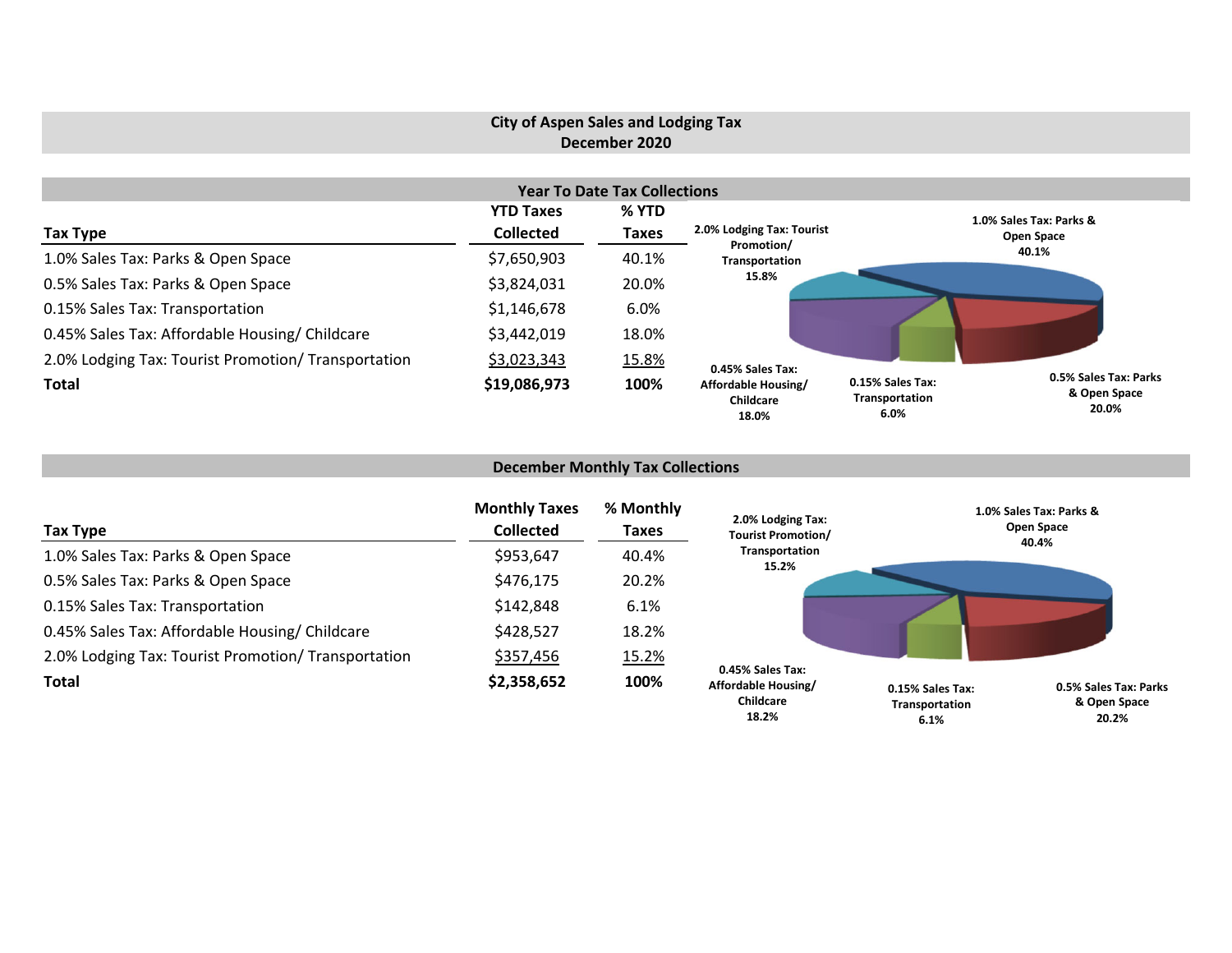#### **City of Aspen Sales Tax 2.1% December 2020**

| <b>Current Month Revenues are</b> | (18.8%) | below last year's Monthly Revenues.             |
|-----------------------------------|---------|-------------------------------------------------|
| <b>Year To Date Revenues are</b>  | (5.8%)  | below Year To Date Budgeted Revenues.           |
| <b>Year To Date Revenues are</b>  | (6.6%)  | below last year's Actual Year To Date Revenues. |

|       |               | 2020 Monthly Budget vs. 2020 Actual |            |               | 2020 YTD Budget vs. 2020 Actual |           |              | 2020 vs. 2019 |              |            |
|-------|---------------|-------------------------------------|------------|---------------|---------------------------------|-----------|--------------|---------------|--------------|------------|
| Month | <b>Budget</b> | Actual                              | Variance   | <b>Budget</b> | Actual                          | Variance  | 2019 Monthly | Variance      | 2019 YTD     | Variance   |
| Jan   | \$1,991,690   | \$1,991,690                         | 0.0%       | \$1,991,690   | \$1,991,690                     | 0.0%      | \$1,862,971  | 6.9%          | \$1,862,971  | 6.9%       |
| Feb   | \$1,736,100   | \$1,857,466                         | 7.0%       | \$3,727,790   | \$3,849,156                     | 3.3%      | \$1,737,770  | 6.9%          | \$3,600,741  | 6.9%       |
| Mar   | \$1,982,200   | \$1,087,955                         | (45.1%)    | \$5,709,990   | \$4,937,111                     | (13.5%)   | \$2,010,993  | (45.9%)       | \$5,611,734  | (12.0%)    |
| Apr   | \$676,600     | \$458,858                           | (32.2%)    | \$6,386,590   | \$5,395,969                     | (15.5%)   | \$757,958    | (39.5%)       | \$6,369,692  | (15.3%)    |
| May   | \$570,600     | \$496,175                           | $(13.0\%)$ | \$6,957,190   | \$5,892,144                     | (15.3%)   | \$646,709    | (23.3%)       | \$7,016,401  | $(16.0\%)$ |
| June  | \$1,422,000   | \$1,151,068                         | (19.1%)    | \$8,379,190   | \$7,043,212                     | (15.9%)   | \$1,382,830  | (16.8%)       | \$8,399,231  | (16.1%)    |
| July  | \$1,849,000   | \$1,736,692                         | $(6.1\%)$  | \$10,228,190  | \$8,779,904                     | (14.2%)   | \$1,920,481  | $(9.6\%)$     | \$10,319,712 | (14.9%)    |
| Aug   | \$1,575,800   | \$1,560,293                         | $(1.0\%)$  | \$11,803,990  | \$10,340,197                    | (12.4%)   | \$1,568,118  | $(0.5\%)$     | \$11,887,829 | $(13.0\%)$ |
| Sept  | \$1,287,100   | \$1,937,430                         | 50.5%      | \$13,091,090  | \$12,277,626                    | (6.2%)    | \$1,339,131  | 44.7%         | \$13,226,960 | (7.2%)     |
| Oct   | \$756,200     | \$933,598                           | 23.5%      | \$13,847,290  | \$13,211,224                    | $(4.6\%)$ | \$813,092    | 14.8%         | \$14,040,052 | (5.9%)     |
| Nov   | \$654,800     | \$851,210                           | 30.0%      | \$14,502,090  | \$14,062,433                    | $(3.0\%)$ | \$694,364    | 22.6%         | \$14,734,416 | $(4.6\%)$  |
| Dec   | \$2,548,500   | \$2,001,196                         | (21.5%)    | \$17,050,590  | \$16,063,630                    | (5.8%)    | \$2,465,684  | (18.8%)       | \$17,200,100 | (6.6%)     |

#### **Actual Collections Year To Date Through December**

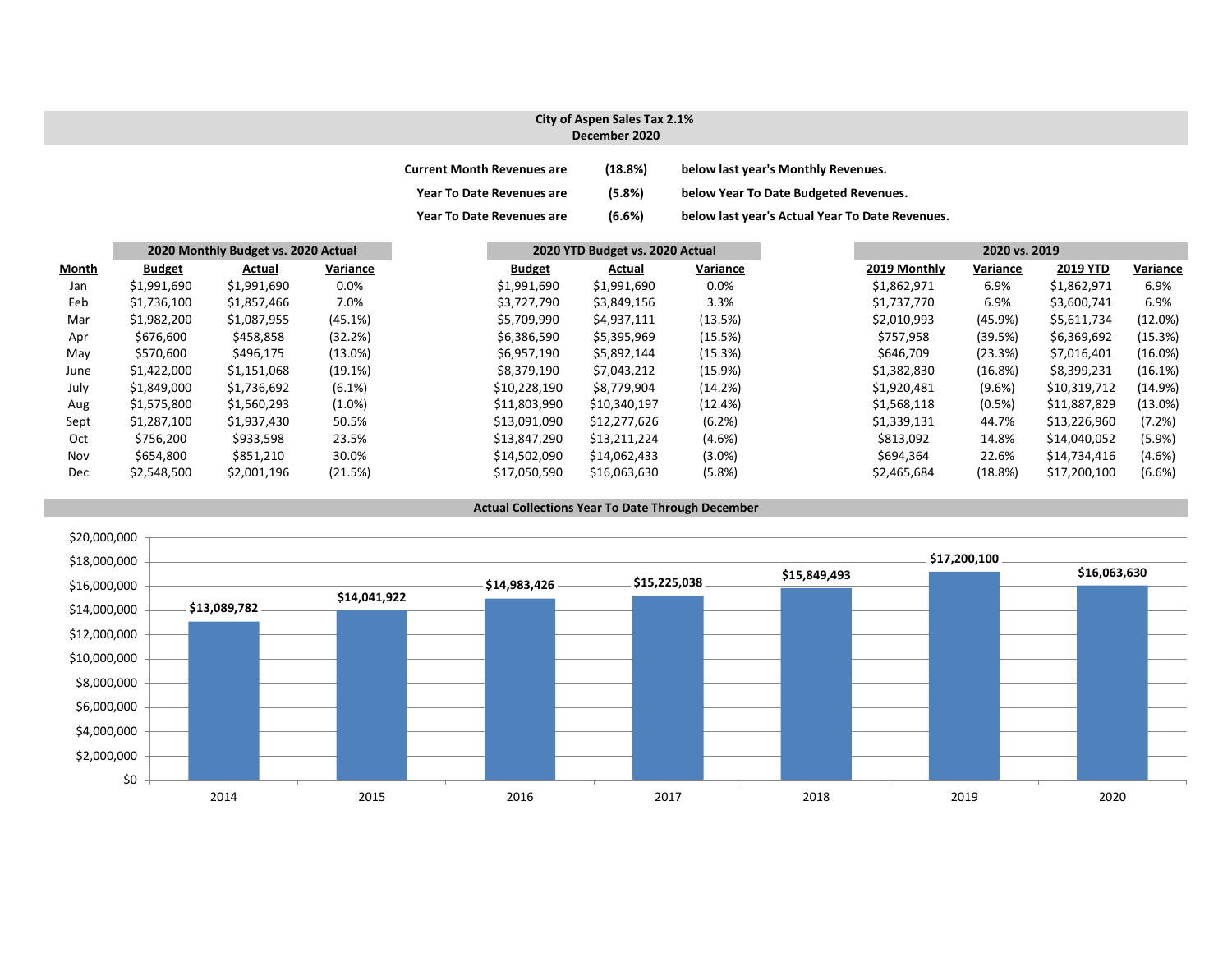### **City of Aspen Tourist Promotion 1.5% Lodging Tax (0.5% Rate for 2010 and Prior) December 2020**

**Year To**

**Current MonthRevenues are (40.7%) below last year's Monthly Revenues adjusted for rate increase.**

**Year ToDate Revenues are (21.6%) below Year To Date Budgeted Revenues.**

(22.2%) below last year's Actual Year To Date Revenues adjusted for rate increase.

|       |               | 2020 Monthly Budget vs. 2020 Actual |            |               | 2020 YTD Budget vs. 2020 Actual |          |              | 2020 vs. 2019 |                 |            |
|-------|---------------|-------------------------------------|------------|---------------|---------------------------------|----------|--------------|---------------|-----------------|------------|
| Month | <b>Budget</b> | Actual                              | Variance   | <b>Budget</b> | Actual                          | Variance | 2019 Monthly | Variance      | <b>2019 YTD</b> | Variance   |
| Jan   | \$412,500     | \$423,412                           | 2.6%       | \$412,500     | \$423,412                       | 2.6%     | \$435,183    | (2.7%)        | \$435,183       | (2.7%)     |
| Feb   | \$390,000     | \$417,502                           | 7.1%       | \$802,500     | \$840,914                       | 4.8%     | \$386,172    | 8.1%          | \$821,355       | 2.4%       |
| Mar   | \$420,000     | \$197,251                           | $(53.0\%)$ | \$1,222,500   | \$1,038,165                     | (15.1%)  | \$441,407    | (55.3%)       | \$1,262,762     | (17.8%)    |
| Apr   | \$60,000      | \$5,581                             | (90.7%)    | \$1,282,500   | \$1,043,746                     | (18.6%)  | \$72,042     | (92.3%)       | \$1,334,804     | (21.8%)    |
| May   | \$45,000      | \$8,770                             | (80.5%)    | \$1,327,500   | \$1,052,516                     | (20.7%)  | \$55,183     | (84.1%)       | \$1,389,987     | (24.3%)    |
| June  | \$217,500     | \$99,543                            | (54.2%)    | \$1,545,000   | \$1,152,059                     | (25.4%)  | \$207,585    | (52.0%)       | \$1,597,572     | (27.9%)    |
| July  | \$300,000     | \$263,959                           | $(12.0\%)$ | \$1,845,000   | \$1,416,018                     | (23.3%)  | \$312,072    | (15.4%)       | \$1,909,644     | (25.8%)    |
| Aug   | \$255,000     | \$227,695                           | (10.7%)    | \$2,100,000   | \$1,643,713                     | (21.7%)  | \$236,486    | (3.7%)        | \$2,146,131     | (23.4%)    |
| Sept  | \$157,500     | \$206,067                           | 30.8%      | \$2,257,500   | \$1,849,780                     | (18.1%)  | \$168,611    | 22.2%         | \$2,314,741     | (20.1%)    |
| Oct   | \$82,500      | \$71,598                            | (13.2%)    | \$2,340,000   | \$1,921,378                     | (17.9%)  | \$87,775     | (18.4%)       | \$2,402,516     | $(20.0\%)$ |
| Nov   | \$60,000      | \$78,030                            | 30.1%      | \$2,400,000   | \$1,999,408                     | (16.7%)  | \$59,637     | 30.8%         | \$2,462,153     | (18.8%)    |
| Dec   | \$490,500     | \$268,092                           | (45.3%)    | \$2,890,500   | \$2,267,501                     | (21.6%)  | \$451,985    | (40.7%)       | \$2,914,139     | (22.2%)    |

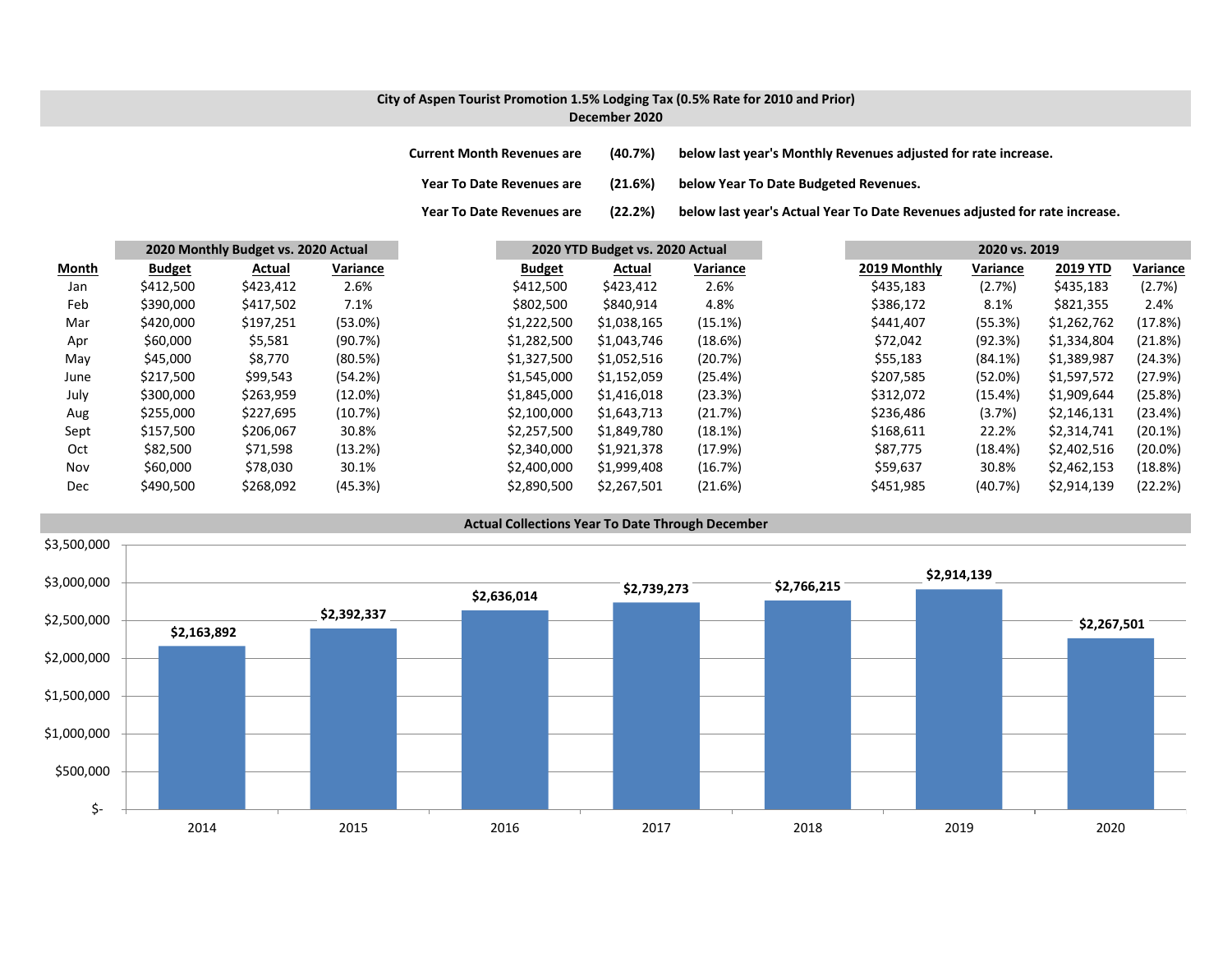### **City of Aspen Transportation 0.5% Lodging Tax December 2020**

**Current Month Revenues are (40.7%) below last year's Monthly Revenues Year ToDate Revenues are (21.6%) below Year To Date Budgeted Revenues.**

**Year ToDate Revenues are (22.2%) below last year's Actual Year To Date Revenues.**

|       | 2020 Monthly Budget vs. 2020 Actual |           |          | 2020 YTD Budget vs. 2020 Actual |           |          |  | 2020 vs. 2019 |          |                 |            |
|-------|-------------------------------------|-----------|----------|---------------------------------|-----------|----------|--|---------------|----------|-----------------|------------|
| Month | <b>Budget</b>                       | Actual    | Variance | <b>Budget</b>                   | Actual    | Variance |  | 2019 Monthly  | Variance | <b>2019 YTD</b> | Variance   |
| Jan   | \$137,500                           | \$141,137 | 2.6%     | \$137,500                       | \$141,137 | 2.6%     |  | \$145,061     | (2.7%)   | \$145,061       | (2.7%)     |
| Feb   | \$130,000                           | \$139,167 | 7.1%     | \$267,500                       | \$280,304 | 4.8%     |  | \$128,724     | 8.1%     | \$273,785       | 2.4%       |
| Mar   | \$140,000                           | \$65,750  | (53.0%)  | \$407,500                       | \$346,054 | (15.1%)  |  | \$147,136     | (55.3%)  | \$420,920       | (17.8%)    |
| Apr   | \$20,000                            | \$1,860   | (90.7%)  | \$427,500                       | \$347,915 | (18.6%)  |  | \$24,014      | (92.3%)  | \$444,934       | (21.8%)    |
| May   | \$15,000                            | \$2,923   | (80.5%)  | \$442,500                       | \$350,838 | (20.7%)  |  | \$18,394      | (84.1%)  | \$463,328       | (24.3%)    |
| June  | \$72,500                            | \$33,181  | (54.2%)  | \$515,000                       | \$384,019 | (25.4%)  |  | \$69,195      | (52.0%)  | \$532,523       | (27.9%)    |
| July  | \$100,000                           | \$87,986  | (12.0%)  | \$615,000                       | \$472,005 | (23.3%)  |  | \$104,024     | (15.4%)  | \$636,547       | (25.8%)    |
| Aug   | \$85,000                            | \$75,898  | (10.7%)  | \$700,000                       | \$547,903 | (21.7%)  |  | \$78,829      | (3.7%)   | \$715,376       | (23.4%)    |
| Sept  | \$52,500                            | \$68,700  | 30.9%    | \$752,500                       | \$616,603 | (18.1%)  |  | \$56,203      | 22.2%    | \$771,579       | (20.1%)    |
| Oct   | \$27,500                            | \$23,866  | (13.2%)  | \$780,000                       | \$640,469 | (17.9%)  |  | \$29,258      | (18.4%)  | \$800,837       | $(20.0\%)$ |
| Nov   | \$20,000                            | \$26,010  | 30.0%    | \$800,000                       | \$666,479 | (16.7%)  |  | \$19,879      | 30.8%    | \$820,716       | (18.8%)    |
| Dec   | \$163,500                           | \$89,364  | (45.3%)  | \$963,500                       | \$755,842 | (21.6%)  |  | \$150,662     | (40.7%)  | \$971,378       | (22.2%)    |

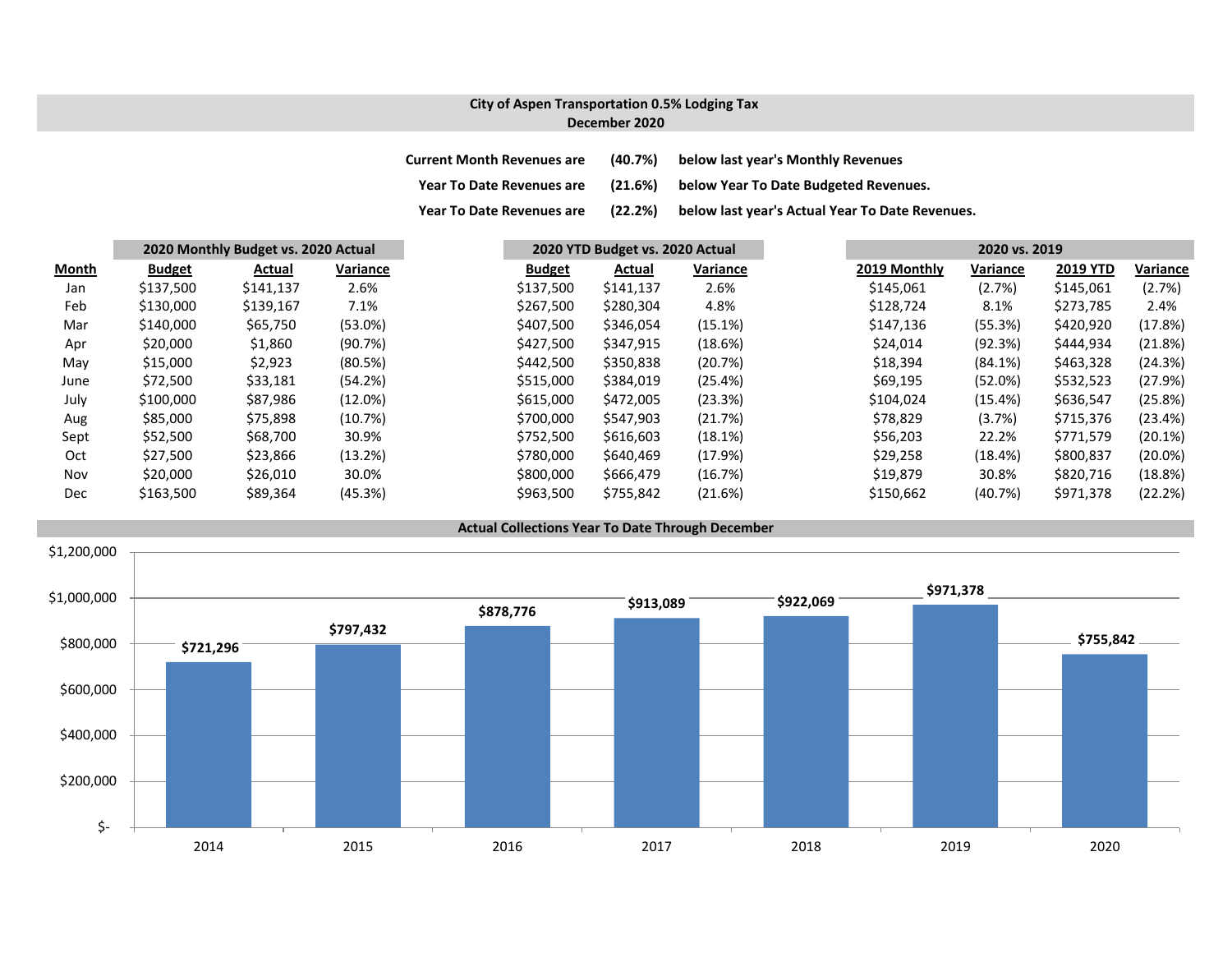### **City of Aspen Portion of Pitkin County 3.6% Sales Tax November 2020**

| <b>Current Month Revenues are</b> | (24.2%)   | below last year's Monthly Revenues.             |
|-----------------------------------|-----------|-------------------------------------------------|
| <b>Year To Date Revenues are</b>  | 9.4%      | above Year To Date Budgeted Revenues.           |
| <b>Year To Date Revenues are</b>  | $(1.4\%)$ | below last year's Actual Year To Date Revenues. |

|       |               | 2020 Monthly Budget vs. 2020 Actual |          |               | 2020 YTD Budget vs. 2020 Actual |           | 2020 vs. 2019 |              |          |    |                 |           |
|-------|---------------|-------------------------------------|----------|---------------|---------------------------------|-----------|---------------|--------------|----------|----|-----------------|-----------|
| Month | <b>Budget</b> | Actual                              | Variance | <b>Budget</b> | Actual                          | Variance  |               | 2019 Monthly | Variance |    | <b>2019 YTD</b> | Variance  |
| Jan   | \$1,357,000   | \$1,512,709                         | 11.5%    | \$1,357,000   | \$1,512,709                     | 11.5%     |               | \$1,332,368  | 13.5%    |    | 1,332,368       | 13.5%     |
| Feb   | \$1,277,000   | \$1,449,548                         | 13.5%    | \$2,634,000   | \$2,962,257                     | 12.5%     |               | \$1,195,264  | 21.3%    | ς  | 2,527,633       | 17.2%     |
| Mar   | \$1,293,000   | \$708,210                           | (45.2%)  | \$3,927,000   | \$3,670,467                     | (6.5%)    |               | \$1,460,126  | (51.5%)  |    | 3,987,758       | $(8.0\%)$ |
| Apr   | \$484,000     | \$498,211                           | 2.9%     | \$4,411,000   | \$4,168,678                     | (5.5%)    |               | \$543,209    | (8.3%)   | S. | 4,530,968       | $(8.0\%)$ |
| May   | \$398,000     | \$430,729                           | 8.2%     | \$4,809,000   | \$4,599,408                     | $(4.4\%)$ |               | \$423,901    | 1.6%     | S  | 4,954,869       | (7.2%)    |
| June  | \$822,000     | \$713,217                           | (13.2%)  | \$5,631,000   | \$5,312,624                     | (5.7%)    |               | \$867,745    | (17.8%)  | S  | 5,822,613       | (8.8%)    |
| July  | \$1,097,000   | \$1,164,095                         | 6.1%     | \$6,728,000   | \$6,476,719                     | (3.7%)    |               | \$1,149,462  | 1.3%     |    | 6,972,075       | $(7.1\%)$ |
| Aug   | \$917,000     | \$1,117,891                         | 21.9%    | \$7,645,000   | \$7,594,610                     | (0.7%)    |               | \$1,059,020  | 5.6%     |    | 8,031,094       | $(5.4\%)$ |
| Sept  | \$801,000     | \$1,181,742                         | 47.5%    | \$8,446,000   | \$8,776,352                     | 3.9%      |               | \$867,293    | 36.3%    | ς  | 8,898,387       | $(1.4\%)$ |
| Oct   | \$498,000     | \$845,122                           | 69.7%    | \$8,944,000   | \$9,621,474                     | 7.6%      |               | \$646,501    | 30.7%    |    | 9,544,889       | 0.8%      |
| Nov   | \$484,000     | \$688,722                           | 42.3%    | \$9,428,000   | \$10,310,196                    | 9.4%      |               | \$908,405    | (24.2%)  | S. | 10,453,294      | $(1.4\%)$ |
| Dec   | \$1,461,000   |                                     |          | \$10,889,000  |                                 |           |               | \$1,627,600  |          |    | 12,080,894      |           |

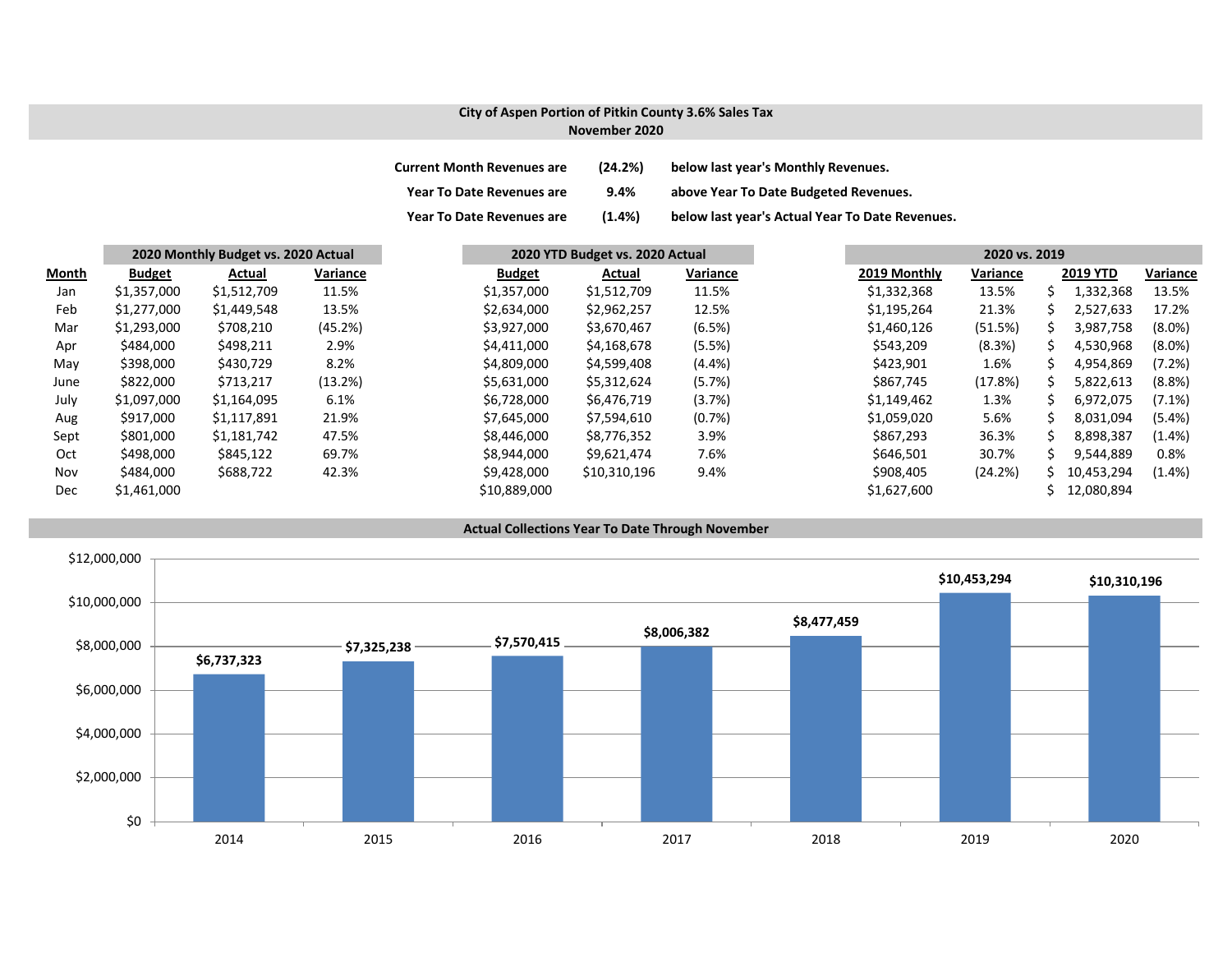### **January 2021 Housing Real Estate Transfer Tax**

| <b>Current Month Revenues are</b> | 45.9%  | above last year's Monthly Revenues.             |
|-----------------------------------|--------|-------------------------------------------------|
| Year To Date Revenues are         | 263.8% | above Year To Date Budgeted Revenues.           |
| <b>Year To Date Revenues are</b>  | 45.9%  | above last year's Actual Year To Date Revenues. |

|       | 2021 Monthly Budget vs. 2021 Actual |             | 2021 YTD Budget vs. 2021 Actual |  |               | 2021 vs. 2020 |          |              |          |                 |          |
|-------|-------------------------------------|-------------|---------------------------------|--|---------------|---------------|----------|--------------|----------|-----------------|----------|
| Month | <b>Budget</b>                       | Actual      | Variance                        |  | <b>Budget</b> | Actual        | Variance | 2020 Monthly | Variance | <b>2020 YTD</b> | Variance |
| Jan   | \$440,400                           | \$1,602,114 | 263.8%                          |  | \$440,400     | \$1,602,114   | 263.8%   | \$1,098,343  | 45.9%    | \$1,098,343     | 45.9%    |
| Feb   | \$412,600                           |             |                                 |  | \$853,000     |               |          | \$496,350    |          | \$1,594,693     |          |
| Mar   | \$432,900                           |             |                                 |  | \$1,285,900   |               |          | \$598,199    |          | \$2,192,893     |          |
| Apr   | \$560,000                           |             |                                 |  | \$1,845,900   |               |          | \$505,915    |          | \$2,698,808     |          |
| May   | \$566,200                           |             |                                 |  | \$2,412,100   |               |          | \$110,180    |          | \$2,808,988     |          |
| June  | \$537,300                           |             |                                 |  | \$2,949,400   |               |          | \$477,350    |          | \$3,286,338     |          |
| July  | \$384,200                           |             |                                 |  | \$3,333,600   |               |          | \$885,546    |          | \$4,171,884     |          |
| Aug   | \$524,800                           |             |                                 |  | \$3,858,400   |               |          | \$2,542,417  |          | \$6,714,301     |          |
| Sept  | \$746,400                           |             |                                 |  | \$4,604,800   |               |          | \$3,947,332  |          | \$10,661,632    |          |
| Oct   | \$644,600                           |             |                                 |  | \$5,249,400   |               |          | \$2,928,865  |          | \$13,590,497    |          |
| Nov   | \$439,200                           |             |                                 |  | \$5,688,600   |               |          | \$1,717,838  |          | \$15,308,335    |          |
| Dec   | \$511,400                           |             |                                 |  | \$6,200,000   |               |          | \$2,281,317  |          | \$17,589,652    |          |